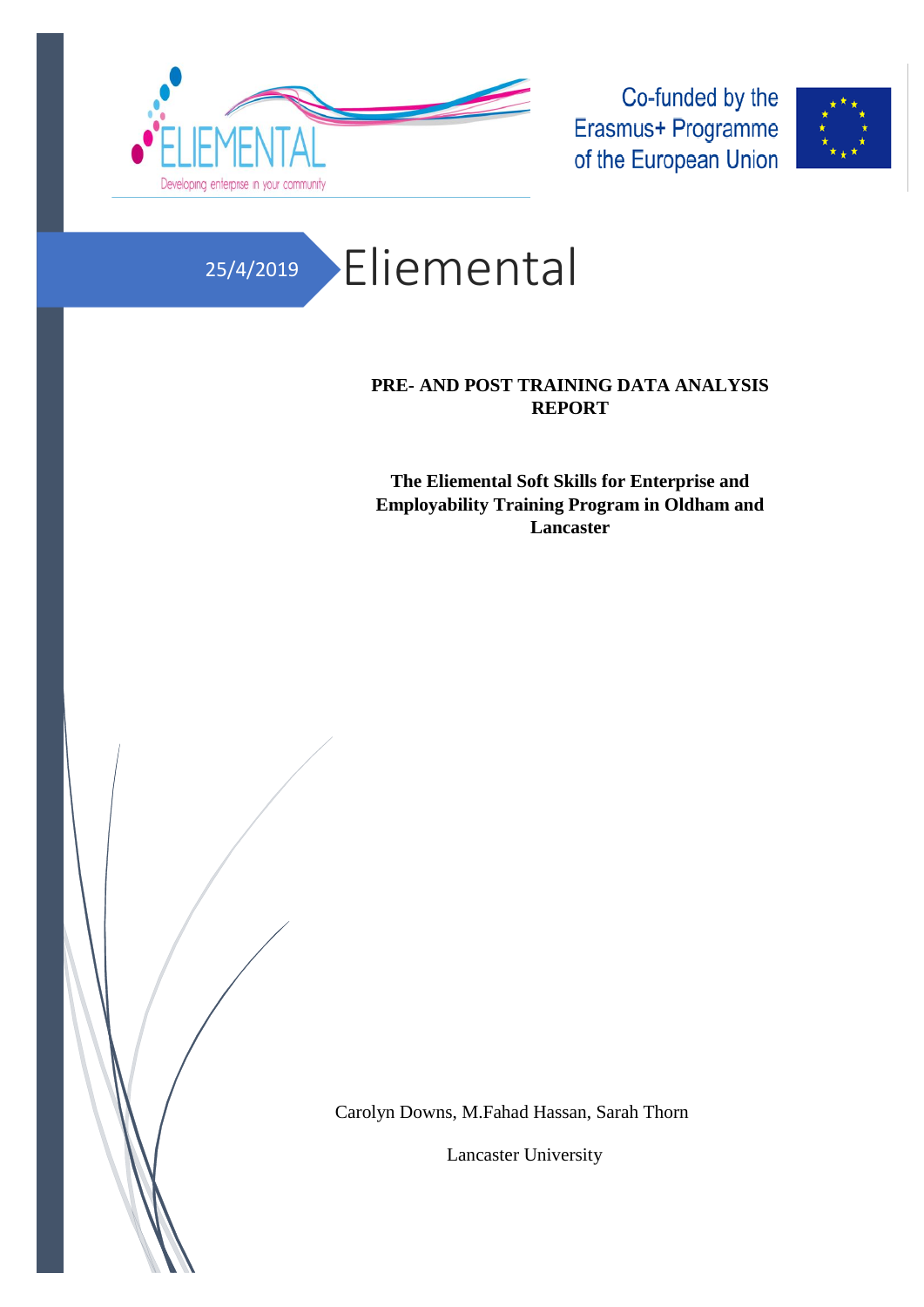# Table of Contents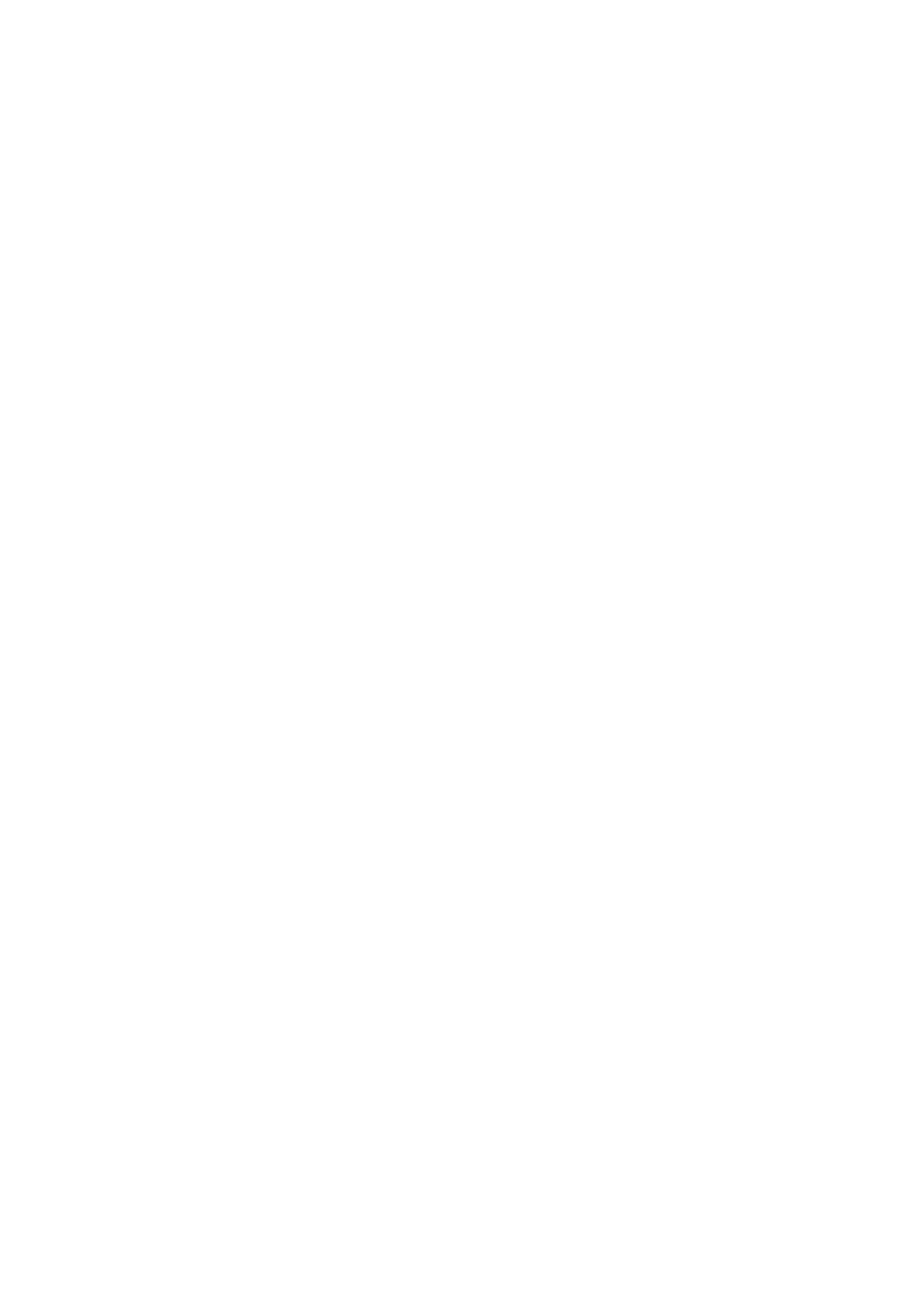#### **PRE- AND POST TRAINING DATA ANALYSIS REPORT**

### **The Eliemental Soft Skills for Enterprise and Employability Training Program in Oldham and Lancaster**

#### <span id="page-3-0"></span>**INTRODUCTION**

The Eliemental team of Lancaster University designed the pre and post-training questionnaires based on accepted measures of entrepreneurial self-efficacy and measures of wellbeing. The programme was evaluated by using pre- and posttraining questionnaire as part of Impact Assessment of the Eliemental Soft Skills training program.

The Eliemental programme was rolled out in Oldham and Lancaster with the support of HEIF funding, Oldham Enterprise Trust and Oldham City Council. Eliemental successfully accessed its targeted groups vulnerable to social exclusion (GVSE) in Oldham. Freimuth and Mettger (1990, p.232) define hard to reach groups as 'chronically uninformed, disadvantaged, have-not, illiterate, mal-functional, and information poor'. Hilary (2007, p.15) opines 'social exclusion is a multidimensional process of progressive social rupture, detaching groups and individuals from social relations and institutions and preventing them from full participation in the normal, normatively prescribed activities of the society in which they live'. These were people with poor knowledge of entrepreneurship, self-identified soft skills gaps, little or no knowledge of business planning and no continuous personal and professional development (CPPD) plans. We ran four cohorts of the programme with four different communities at four community access points (CAPs) identified with locally based community gatekeepers. These were::

1. Werneth Lifelong Learning Centre, Oldham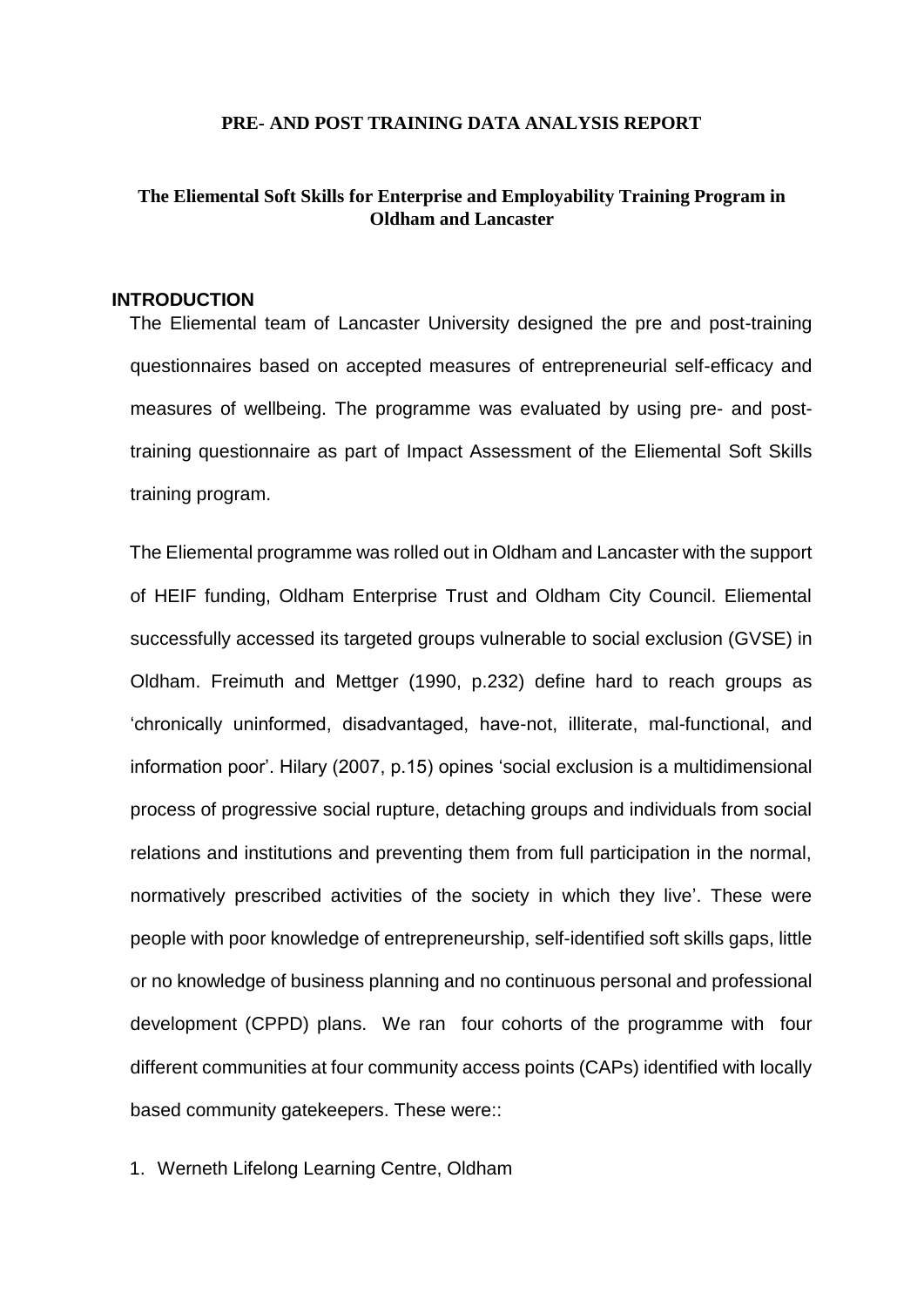- 2. Honeywell Community Centre
- 3. Ingeus Oldham
- 4. Positive Futures, Lancaster

GVSE are not a single, homogenous community. For this reason, CAPs vary to suit the needs of the target participants. Accordingly, our cohorts had different set of demographics therefore we present each in four different sections after the explanation of the data collection methodology

### <span id="page-4-0"></span>**METHODOLOGY:**

### <span id="page-4-1"></span>The Questionnaire

The Eliemental participants filled out the questionnaire before and after the training with the same set of questions. The questionnaire consists of 35 closed questions using the scale from 0-9 where 0 was the lowest and 9 was the highest and, 5 open questions. The questions concern the entrepreneurship and employability skills of participants and related soft skills as identified in academic literature and the original research for the Eliemental project. :

1: Communication (5 closed questions containing maximum 45 score where the sum of the each students' score divided by 5),

2: Motivation (5 closed questions containing maximum 45 score where the sum of the each students' score divided by 5),

3: Self-belief (10 closed questions containing maximum 90 score where the sum of the each students' score divided by 10),

4: Determination (5 closed questions containing maximum 45 score where the sum of the each students' score divided by 5)

5: Change by learning (5 closed questions containing maximum 45 score where the sum of the each students' score divided by 5)

The open questions were related to pre and post training hard skills, soft skills, professional network, personal network and business idea.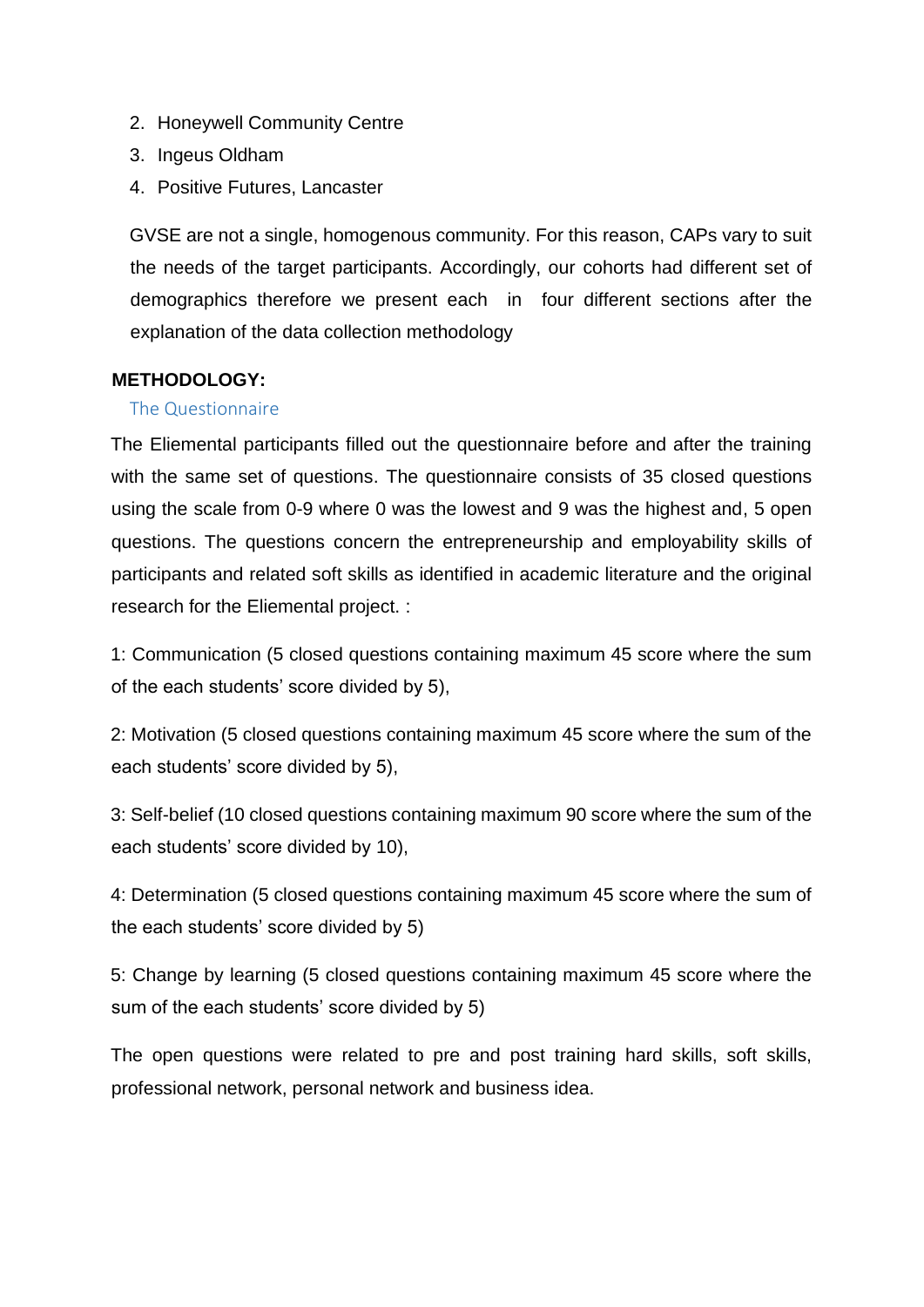### <span id="page-5-0"></span>Data Collection:

Participants were asked to fill the pre-training questionnaire in the first session of all cohorts. The instructions were read to them to facilitate access. They were told that they could ask any questions related to the questionnaire if they needed to. The students completed the questionnaire by themselves.

The students were asked to fill the post-training questionnaire in the last session of the all cohorts. The students completed the post-training questionnaire by themselves.

Pre- and post-training data were collected from all the participants. Only participants with *both* pre and post training questionnaires were included in the analysis while the remaining who completed pre training questionnaire only were excluded.

Results before and after the training were compared for each question

### <span id="page-5-1"></span>Population

The study population consisted of 19 individuals, of which 11 are women. Table 1a shows the study population at each community access point (CAP) and gender.

| <b>CAP</b>         | <b>Males</b> |    |           | Females |  |
|--------------------|--------------|----|-----------|---------|--|
|                    | <b>Nmale</b> | %  | Nfemale % |         |  |
| Honeywell          |              | 80 |           | 20      |  |
| Ingeus             |              | 75 |           | 25      |  |
| <b>Werneth LLC</b> |              | 20 |           | 80      |  |
| Lancaster          |              |    |           | 100     |  |

### <span id="page-5-2"></span>Table 1: Study Population

### <span id="page-5-3"></span>**Brief Description of the Three Cohorts in Oldham:**

As noted earlier all cohorts comprised groups vulnerable to social exclusion (GVSE) however, their demographics were diverse from each other. Therefore, a brief description of each cohort presented in separate sections.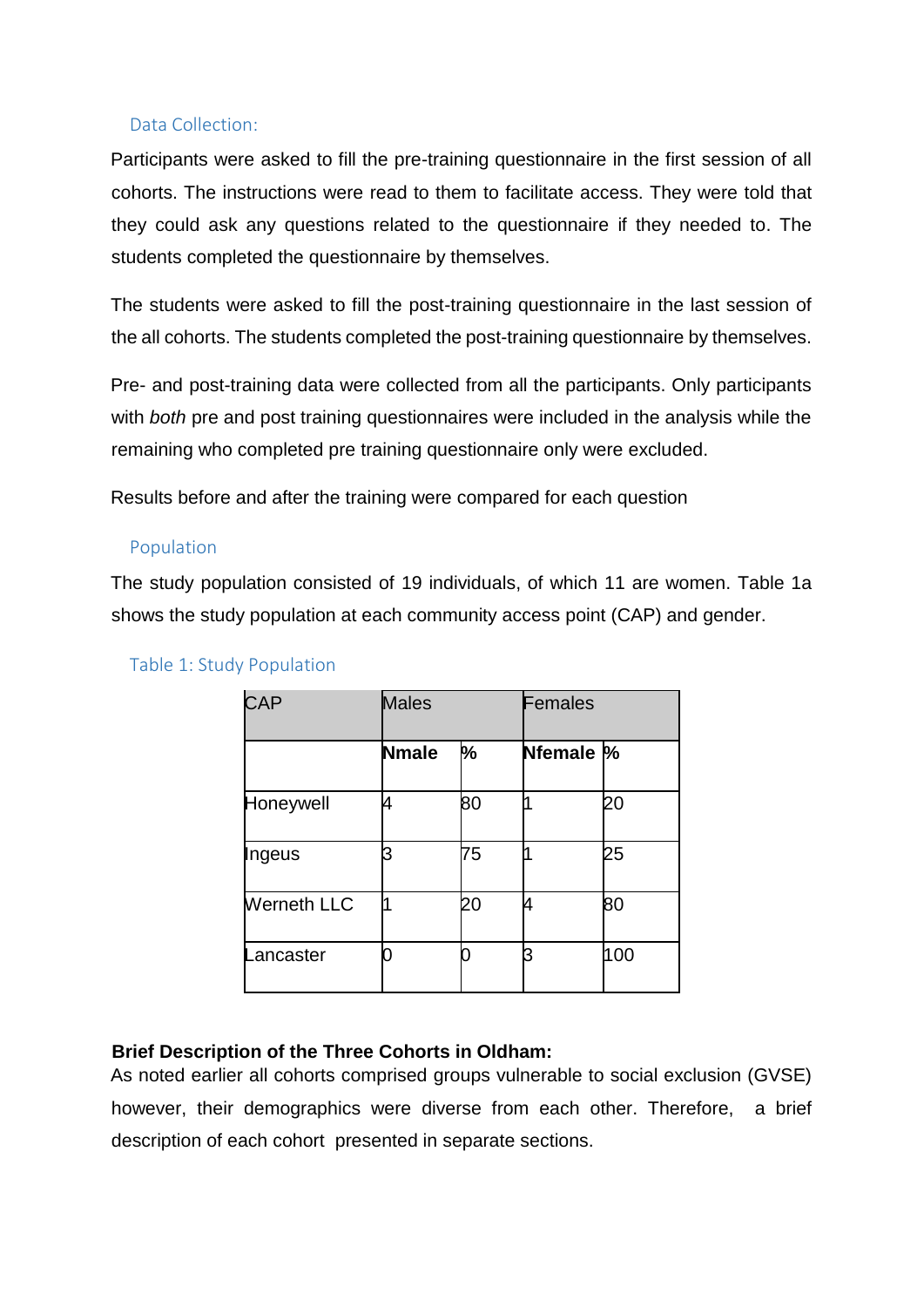#### <span id="page-6-0"></span>1.Werneth Park Lifelong Learning Centre:

#### <span id="page-6-1"></span>Brief Description of the Cohort: Ageing Well Oldham

This cohort was a part of 'Ageing Well Oldham'. Ageing Well Oldham aims to help anyone over 50 get support to further their career, get enterprise advice and health and wellbeing support. All the participants of this course attended the course to improve their soft skills for entrepreneurship and employability. Most of the participants were enthusiastic about the new opportunities but reluctant to come out of their comfort zone for example, by equipping themselves with skills in technology (Internet, online business) , new methods of working (team group, collaboration) and new knowledge (CPPD= Continuous professional and personal development). However, some of them embraced the new technology, knowledge and learned new methods of working.

#### <span id="page-6-2"></span>2.Honeywell Community Centre:

#### <span id="page-6-3"></span>Brief Description of the Cohort: The Roma Community in Oldham

This cohort comprised members of the Oldham-based Romanian Roma community. All the students in this cohort were Romanian nationals. The Romanian Roma community in Oldham is fastest growing community in the last five years. The aim of working with this cohort was to support them to explore their existing employability and entrepreneurial skills with the special focus of building their skills to implement their entrepreneurial ideas and to signpost them for employability and enterprise advice.

All the participants attended to improve their soft skills for entrepreneurship and employability. Most participants were lacking confidence in using English for employability. All participants were unaware of available support mechanisms for grants and funding for businesses. They were particularly lacking the confidence and motivation to embrace new methods of working (team group, collaboration) and new knowledge (SST= Soft Skills training; CPPD= Continuous professional and personal development, writing business plan). However, at the end of the program some of them were genuinely motivated and made strides towards employability and entrepreneurship.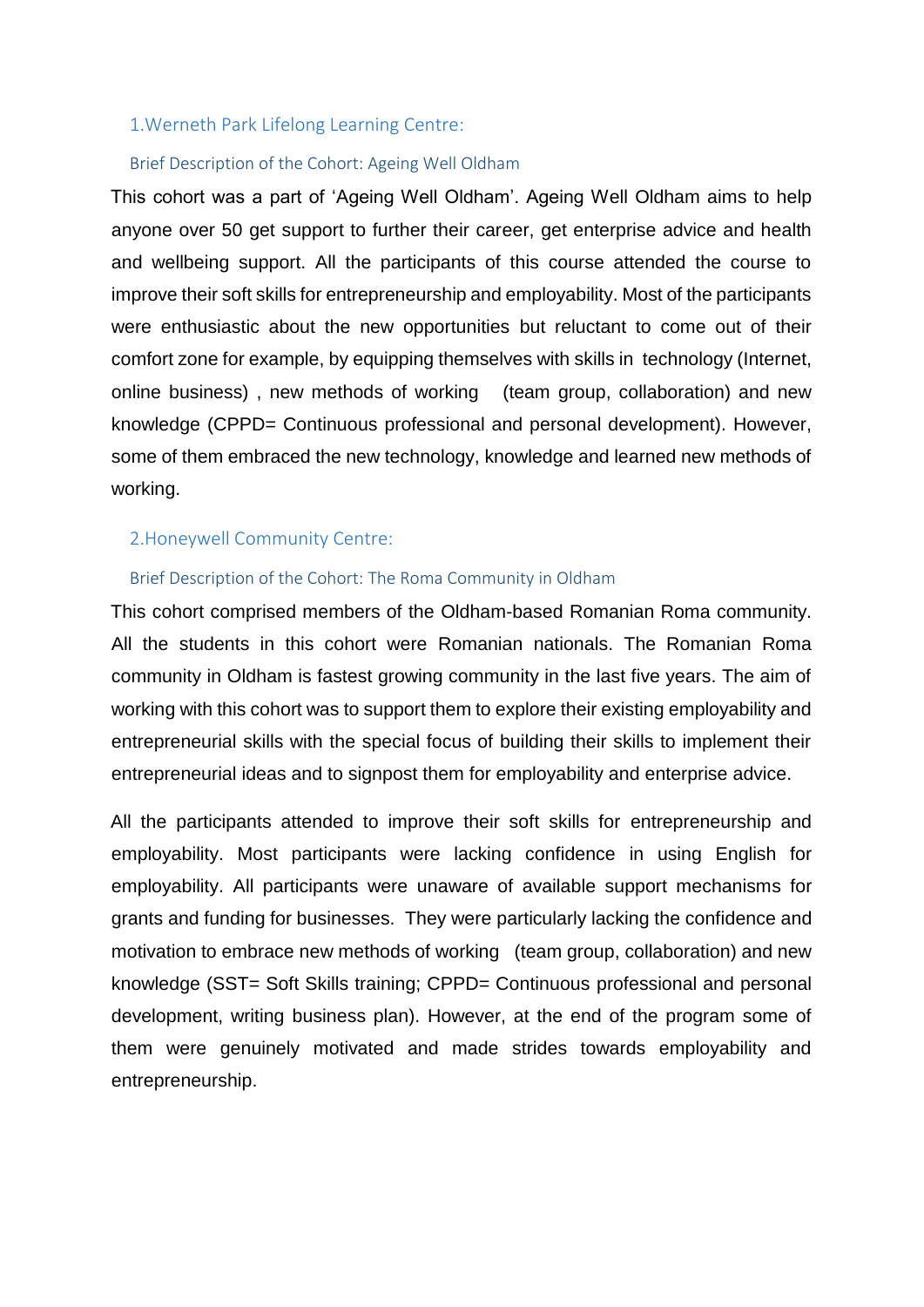#### <span id="page-7-0"></span>3.Ingeus Oldham:

#### <span id="page-7-1"></span>Brief Description of the Cohort: Long Term Health Issue

The participants of this cohort were people suffering from serious long-term health issues which ranged from stroke recovery, severe depression and withdrawal. The aim was to support them to get back to employment and build their skills to implement their entrepreneurial ideas, to signpost them for enterprise advice and health and wellbeing. All of the participants were sceptical about their abilities to learn the new opportunities and skills. They were particularly lacking the confidence and motivation to embrace new methods of working (team group, collaboration) and new knowledge (SST= Soft Skills training; CPPD= Continuous professional and personal development). However, at the end of the program 50% were genuinely motivated and made strides towards employability and entrepreneurship.

#### <span id="page-7-2"></span>**DATA ANALYSIS:**

The following section presents the data analysis measuring the five elements of the soft skills training.

|                            | Pre-<br>Training<br>Score | Post-<br>training<br>Score | <b>Difference</b><br>>Increase<br><decrease<br>in Score</decrease<br> |
|----------------------------|---------------------------|----------------------------|-----------------------------------------------------------------------|
| Werneth LLC                | 157                       | 188                        | >21                                                                   |
| Honeywell Community Centre | 197                       | 206                        | >09                                                                   |
| Ingeus Centre              | 109                       | 120                        | $>11$                                                                 |
| Lancaster                  | 108                       | 114                        | >06                                                                   |

#### <span id="page-7-3"></span>Table 2: Communication

Table 2 shows increase in score in communication in all cohorts. The participants of Werneth LLC showed significant increase in their communication skills because their pre training score of the communication was at moderate level (4.6-6.5)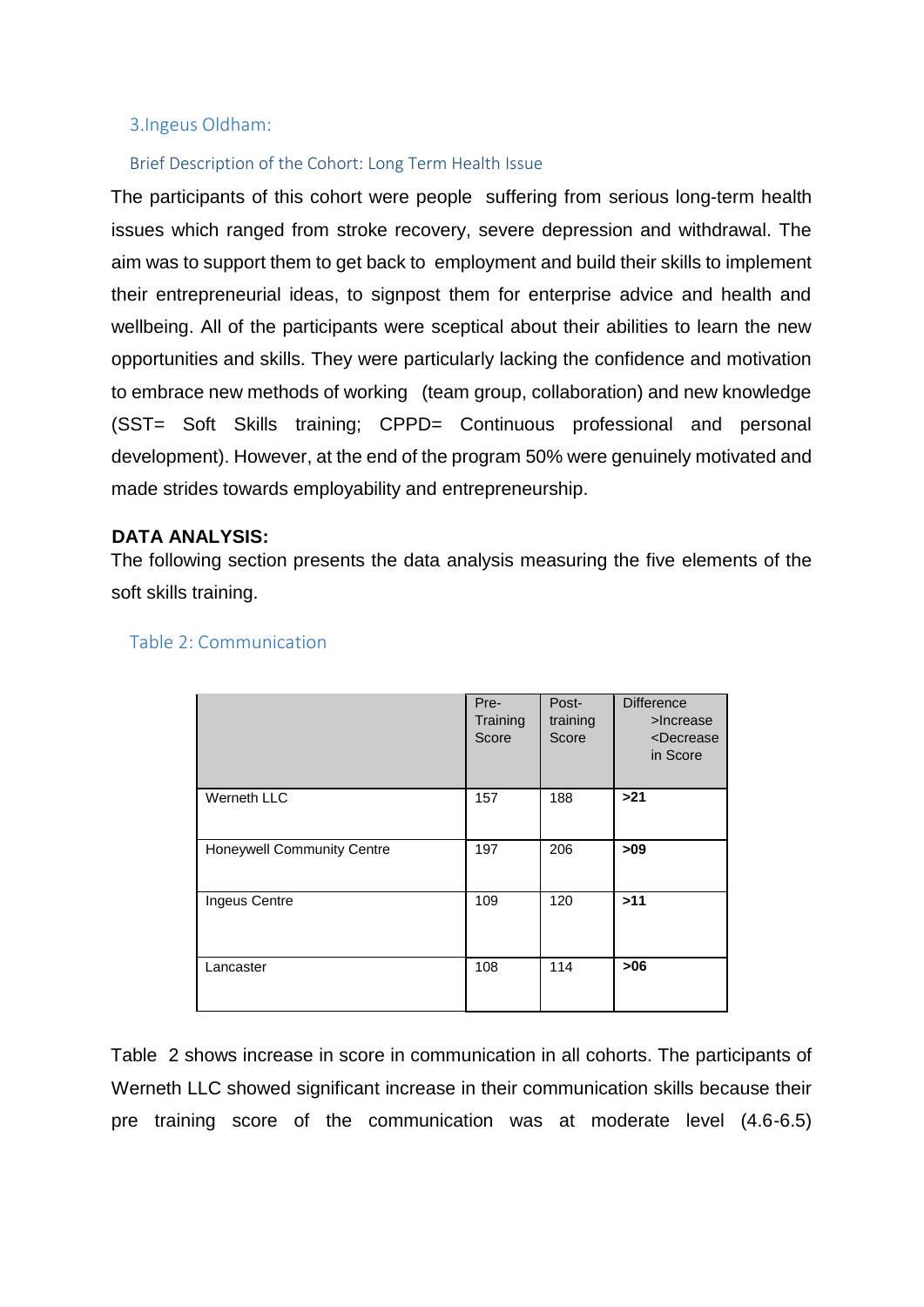communication, which increased after the training to high level (6.6-9.0) of communication skills.

### <span id="page-8-0"></span>Table 3: Motivation

|                            | Pre-Training | Post-training | <b>Difference</b>                  |
|----------------------------|--------------|---------------|------------------------------------|
|                            | Score        | Score         | >Increase                          |
|                            |              |               | <decrease in<="" td=""></decrease> |
|                            |              |               | Score                              |
|                            |              |               |                                    |
| <b>Werneth LLC</b>         | 148          | 217           | >66                                |
|                            |              |               |                                    |
| Honeywell Community Centre | 197          | 204           | >07                                |
| Ingeus Centre              | 96           | 123           | >27                                |
| Lancaster                  | 88           | 97            | >11                                |

Table 3 shows the results for analysis of the pre and post training questionnaire on motivation of all the cohorts. The results show that the level of motivation among participants of Werneth LLC and Ingeus were at moderate level (4.6-6.5) prior to the training. Analysis of post training questionnaire shows that the training was effective in increasing motivation of all the participants but it significantly increases motivation of the participants of Werneth LLC and Ingeus as their post training score fall into the high level (6.6-9.0) of motivation.

<span id="page-8-1"></span>

|       | Pre-Training Post-training Score Difference |                 |
|-------|---------------------------------------------|-----------------|
| Score |                                             | <b>Increase</b> |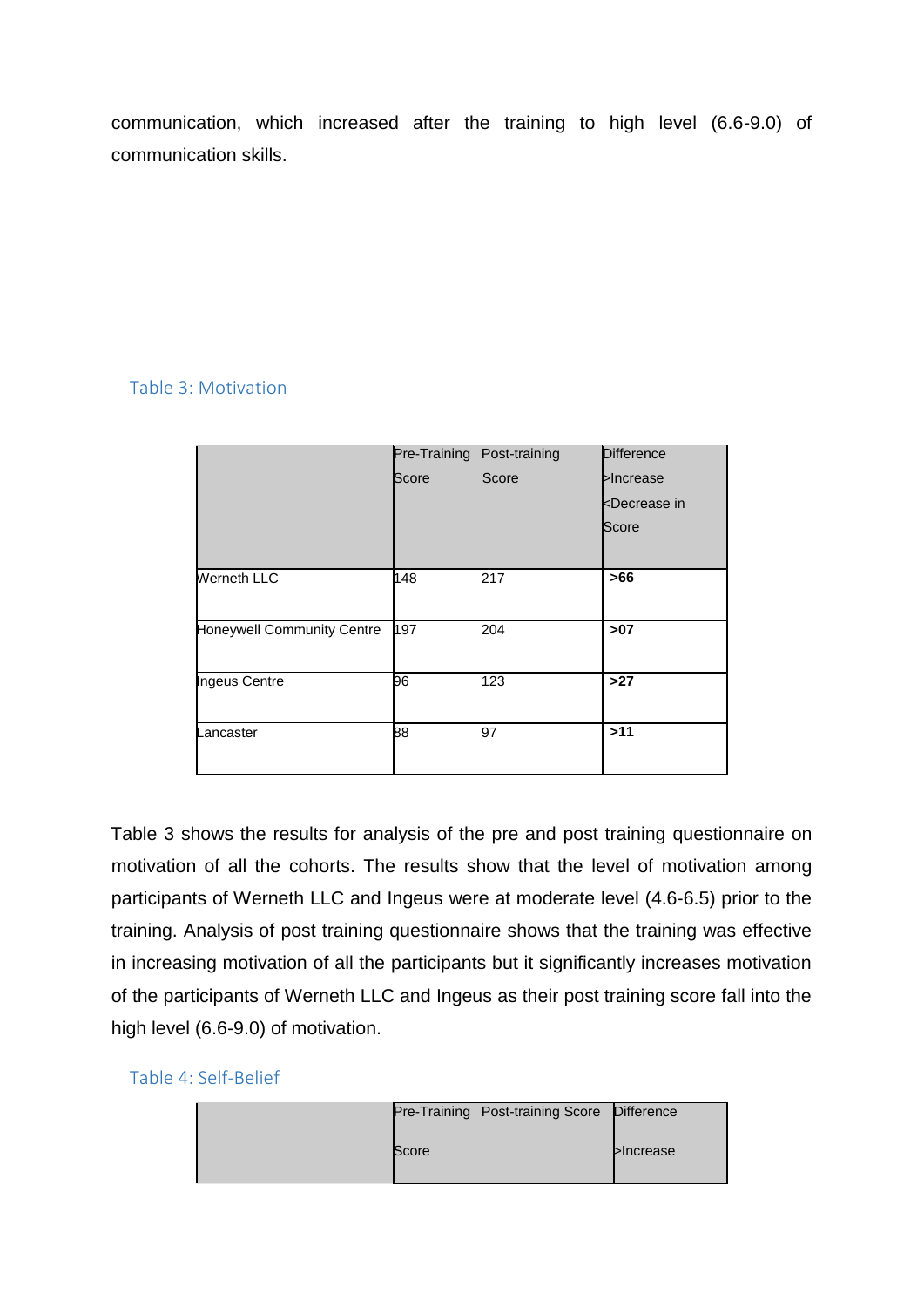|                            |     |     | <b><decrease< b=""> in<br/>Score</decrease<></b> |
|----------------------------|-----|-----|--------------------------------------------------|
| <b>Werneth LLC</b>         | 321 | 354 | $>33$                                            |
| Honeywell Community Centre | 394 | 410 | $>16$                                            |
| Ingeus Centre              | 199 | 217 | $>18$                                            |
| Lancaster                  | 155 | 189 | >34                                              |

Table 4 shows the results of data analysis of the pre and post training questions on self-belief. The results show that the score of self-belief increase in all three cohorts. Analysis of post training questionnaire shows that the training was effective in increasing self-belief of the participants of Werneth LLC significantly as their score was at moderate level (4.6-6.5) prior to the training, which increase to the high level (6.6-9.0) of self-belief. However, the biggest change in score between the pre and post training questionnaire is found in the participants of Lancaster cohort which raised from 155 score to 189 score with the net result of increase of 34 score.

<span id="page-9-0"></span>

| Table 5: Determination/Drive |  |  |  |  |  |  |  |
|------------------------------|--|--|--|--|--|--|--|
|------------------------------|--|--|--|--|--|--|--|

|                                   | Pre-Training | Post-<br>training | <b>Difference</b>                  |
|-----------------------------------|--------------|-------------------|------------------------------------|
|                                   | Score        | Score             | >Increase                          |
|                                   |              |                   | <decrease in<="" td=""></decrease> |
|                                   |              |                   | Score                              |
|                                   |              |                   |                                    |
|                                   |              |                   |                                    |
| Werneth LLC                       | 177          | 175               | < 02                               |
| <b>Honeywell Community Centre</b> | 200          | 205               | $>05$                              |
| Ingeus Centre                     | 118          | 128               | $>10$                              |
| Lancaster                         | 95           | 100               | >5                                 |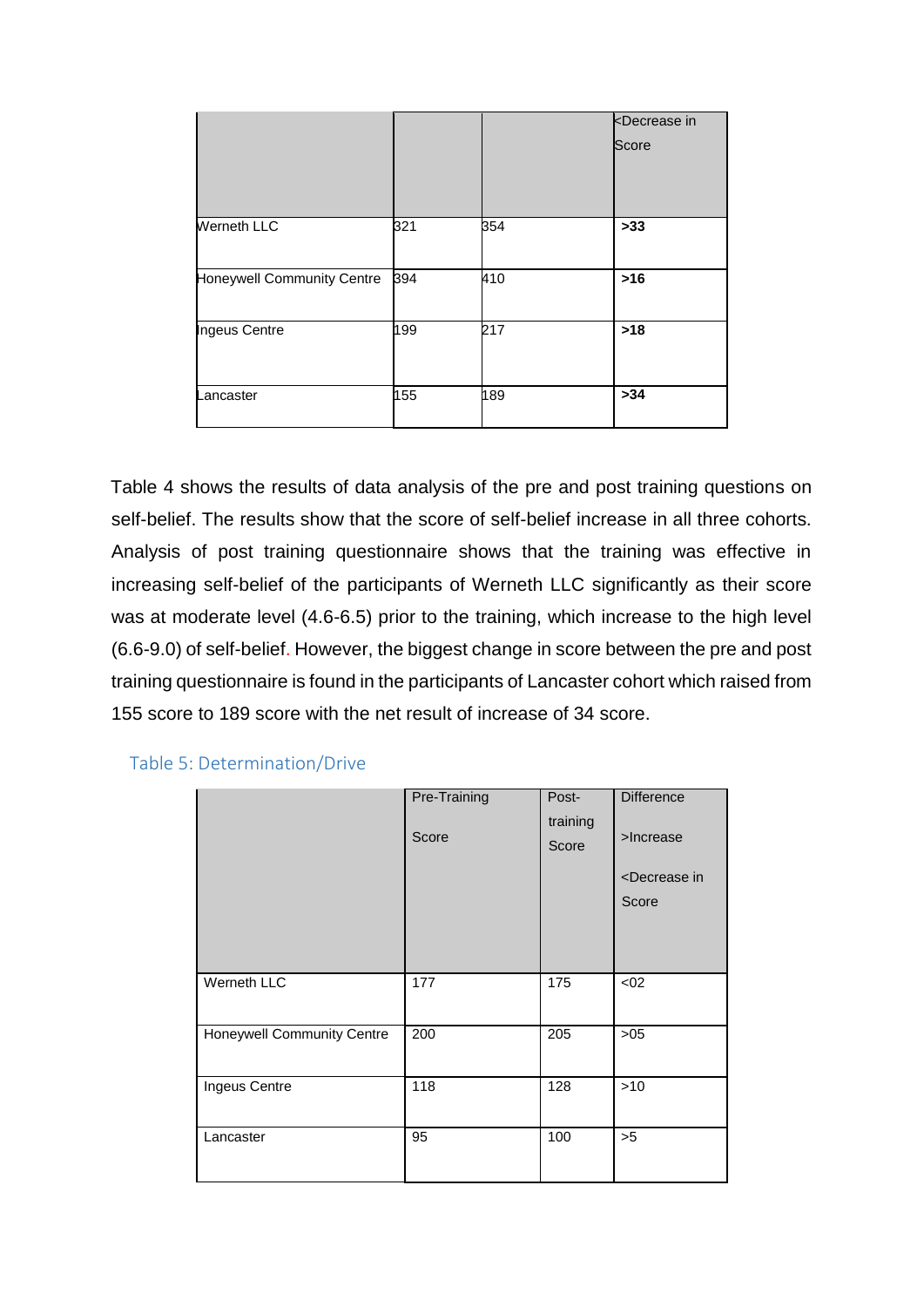Table 5 shows the result of the questions regarding determination. It shows that the score of self-belief increases in three cohorts and decreases in one cohort. Analysis of pre and post training questionnaire shows that the participants' level of determination in three cohorts remains unchanged. The participants of Werneth LLC and Honeywell community centre remain in the high level (6.6-9.0) of determination and the participants of Ingeus remain in moderate level (4.6-6.5) of determination in the pre and post training questionnaire results. Analysis of pre and post training questionnaire shows that the training was effective in increasing level of determination /drive of the participants of Lancaster cohort significantly as their score was at moderate level (4.6-6.5) prior to the training, which increased to the high level (6.6- 9.0) of determination/drive..

<span id="page-10-0"></span>Table 6: Change by Learning:

|                            | Pre-     | Post-    | Difference                    |
|----------------------------|----------|----------|-------------------------------|
|                            | Training | training |                               |
|                            | Score    | Score    | >Increase                     |
|                            |          |          | <decrease<br>in</decrease<br> |
|                            |          |          | Score                         |
|                            |          |          |                               |
|                            |          |          |                               |
|                            |          |          |                               |
|                            |          |          |                               |
| Werneth LLC                | 166      | 184      | $>18$                         |
| Honeywell Community Centre | 205      | 207      | $>02$                         |
|                            |          |          |                               |
| Ingeus Centre              | 115      | 133      | $>18$                         |
|                            |          |          |                               |
| Lancaster                  | 98       | 103      | >5                            |
|                            |          |          |                               |
|                            |          |          |                               |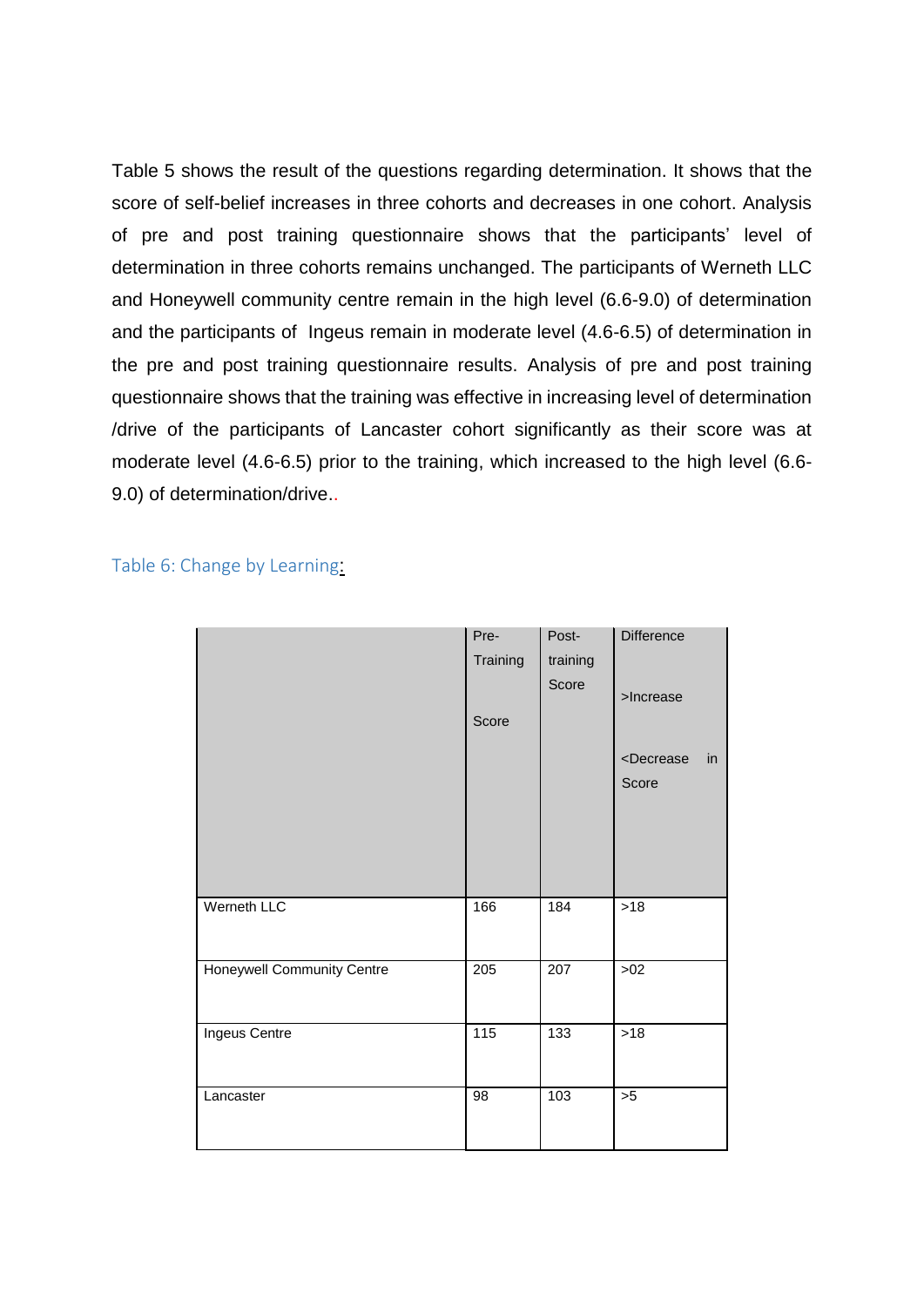Table 6 shows the results of the data analysis of the pre and post training questions on change by learning of all the cohorts. The results show that the level of change by learning among students of Ingeus and Lancaster were at moderate level (4.6-6.5) prior to the training. Analysis of post training questionnaire shows that the training was effective in increasing score of the change by learning of all the cohorts but it significantly increases among the students of Ingeus and Lancaster as their post training score increased from moderate level to the high level (6.6-9.0) of change by learning.

### <span id="page-11-0"></span>**MAIN FINDINGS**

The Eliemental training program in Oldham and Lancaster successfully reached to its target students who were hard to reach and socially marginalised communities with poor knowledge of entrepreneurship, soft skills, business planning and personal development planning by running four cohorts of the program with four different communities at four different community-based locations. The results of the pre and post training questionnaire showed that students scored higher in all five areas of soft skills in the post-training questionnaire as compare to pre training questionnaire

### <span id="page-11-1"></span>1: Communication Skills:

At the pre training questionnaire the participants were overall at the moderate level of communication skills where 4.6-6.5 represents this level. The training was successful in increasing communication skills and participants placed themselves at high level (6.6- 9.0) of communication.

### <span id="page-11-2"></span>2: Motivation:

At the pre training questionnaire the participants were overall at the moderate level of motivation where 4.6-6.5 represents a moderate level of skills. The training was successful in increasing motivation of the course participants where they placed themselves at high level (6.6-9.0) of motivation.

### <span id="page-11-3"></span>3: Self-belief:

At the pre training questionnaire the participants were overall at the moderate level of self-belief where 4.6 to 6.5 represents a moderate level of skills. The training was successful in increasing self-belief of the course participants where they placed themselves at high level (6.6-9.0) of self-belief.